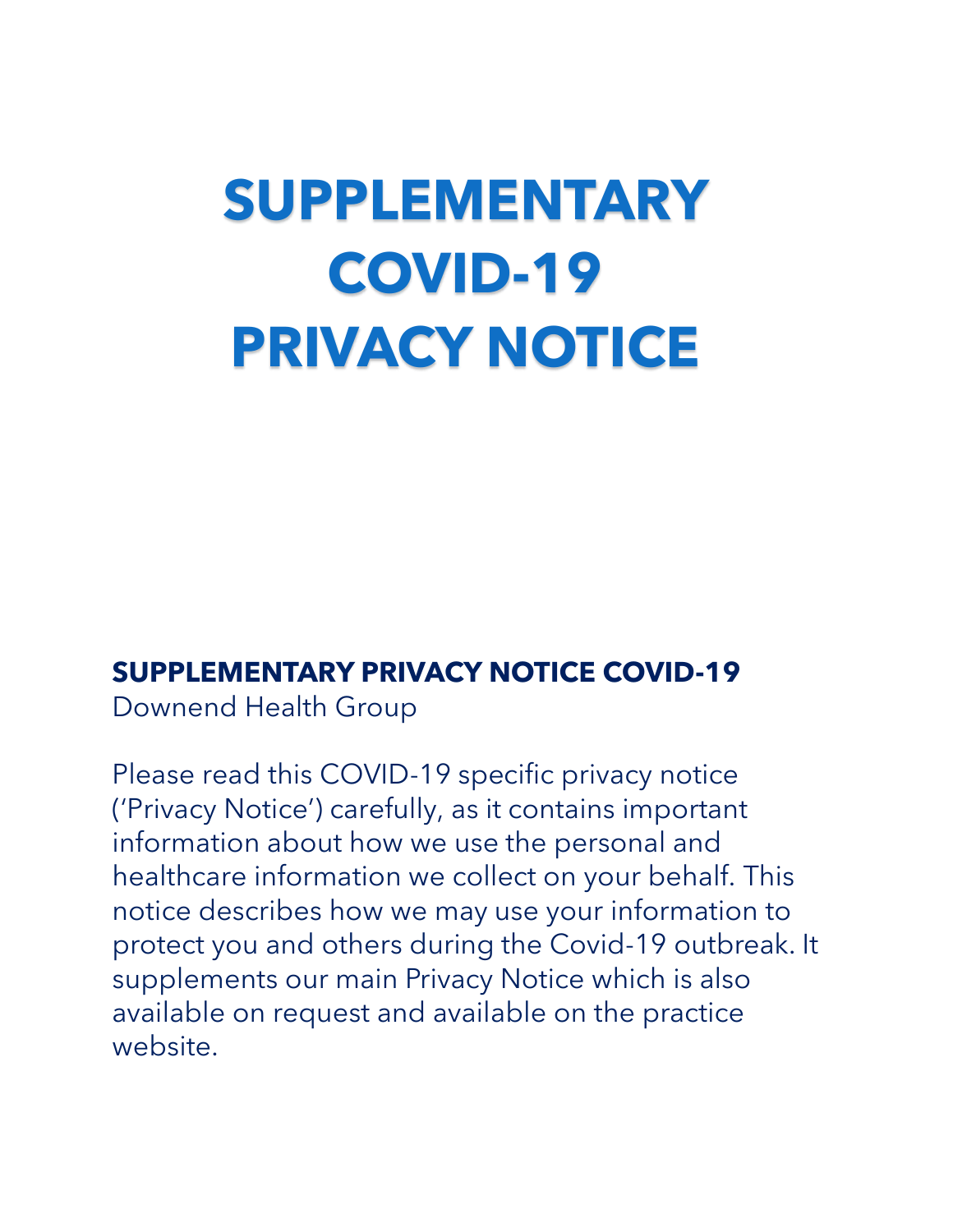The health and social care system are facing significant pressures due to the Covid-19 outbreak. Health and care information is essential to deliver care to individuals, to support health and social care services and to protect public health. Information will also be vital in researching, monitoring, tracking and managing the outbreak. In the current emergency it has become even more important to share health and care information across relevant organisations.

Existing law which allows confidential patient information to be used and shared appropriately and lawfully in a public health emergency is being used during this outbreak. Using this law, the Secretary of State has required NHS Digital; NHS England and Improvement; Arm's Length Bodies (such as Public Health England); local authorities; health organisations and GPs to share confidential patient information to respond to the Covid-19 outbreak.

Any information used or shared during the Covid-19 outbreak will be limited to the period of the outbreak unless there is another legal basis to use the data. Further information can be found on the www.gov.uk website.

During this period of emergency, opt-outs will not generally apply to the data used to support the Covid-19 outbreak, due to the public interest in sharing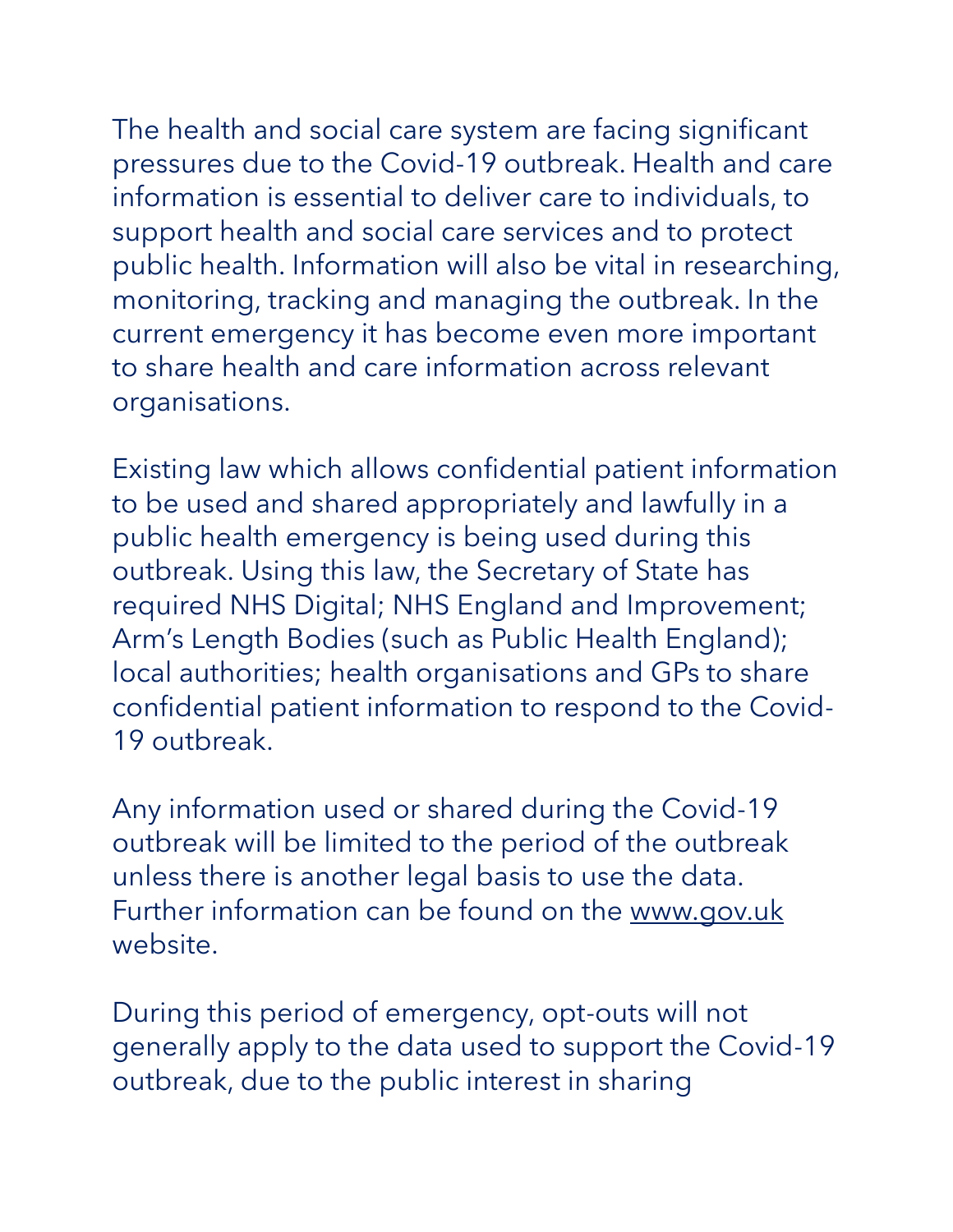information. This includes National Data Opt-outs. However, in relation to the Summary Care Record, existing choices will be respected. Where data is used and shared under these laws your right to have personal data erased will also not apply. It may also take us longer to respond to Subject Access requests, Freedom of Information requests and new opt-out requests whilst we focus our efforts on responding to the outbreak.

In order to look after your health and care needs, we may share your confidential patient information including health and care records with clinical and non-clinical staff in other health and care providers, for example neighboring GP practices, hospitals and NHS 111. We may also use the details we have to send public health messages to you, either by phone, text or email. [Is there anyone else information will be shared with for individual care? If so, please add here].

During this period of emergency, we may offer you a consultation via telephone or videoconferencing. By accepting the invitation and entering the consultation you are consenting to this. Your personal/confidential patient information will be safeguarded in the same way it would with any other consultation.

We will also be required to share personal/confidential patient information with health and care organisations and other bodies engaged in disease surveillance for the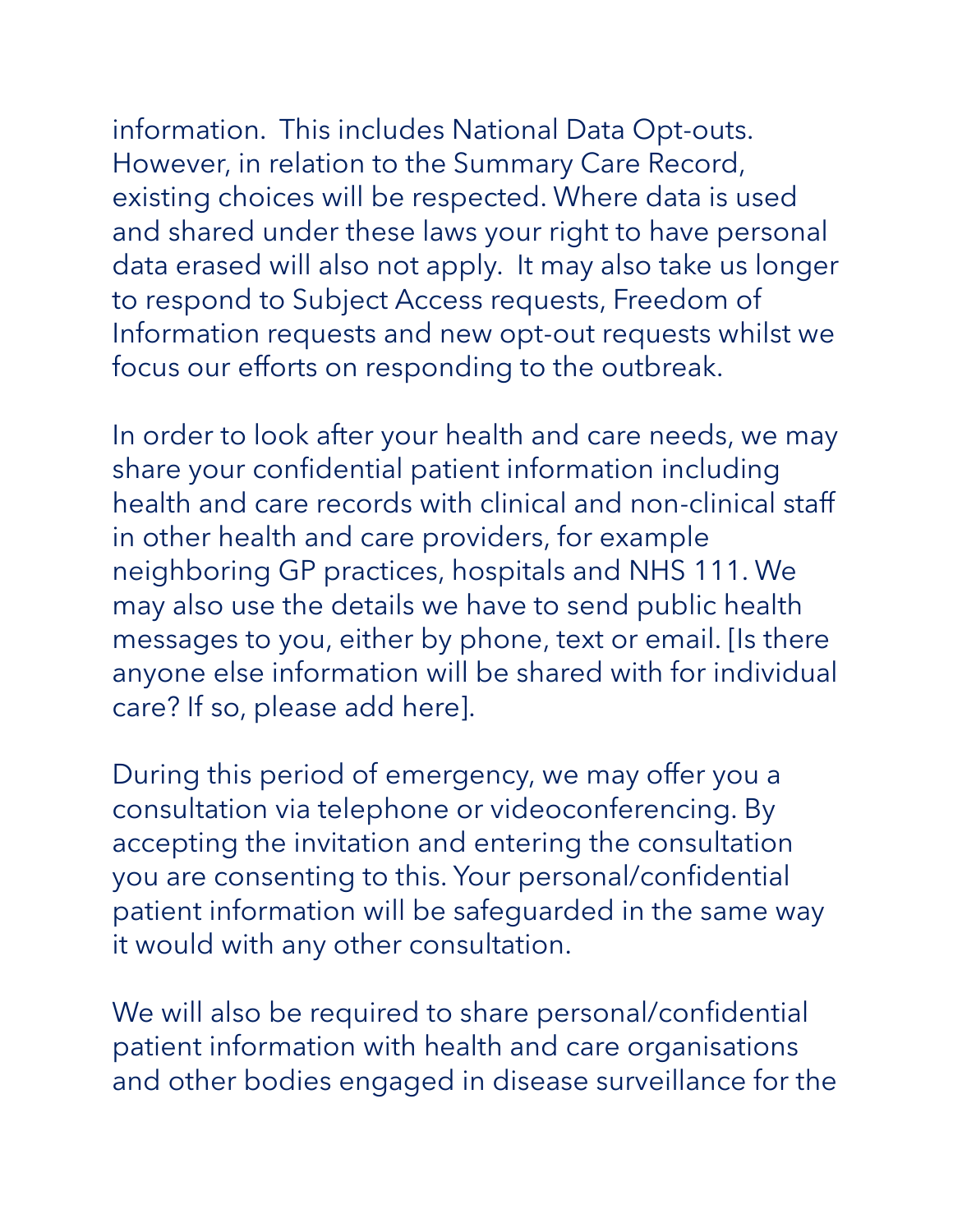purposes of protecting public health, providing healthcare services to the public and monitoring and managing the outbreak.

NHS England and Improvement and NHSX have developed a single, secure store to gather data from across the health and care system to inform the Covid-19 response. This includes data already collected by NHS England, NHS Improvement, Public Health England and NHS Digital. New data will include 999 call data, data about hospital occupancy and A&E capacity data as well as data provided by patients themselves. All the data held in the platform is subject to strict controls that meet the requirements of data protection legislation.

In such circumstances where you tell us you're experiencing Covid-19 symptoms we may need to collect specific health data about you. Where we need to do so, we will not collect more information than we require and we will ensure that any information collected is treated with the appropriate safeguards.

We may amend this privacy notice at any time so please review it frequently. The date at the bottom of this page will be amended each time this notice is updated.

### **CORONOVIRUS PANDEMIC-DATA PROTECTION**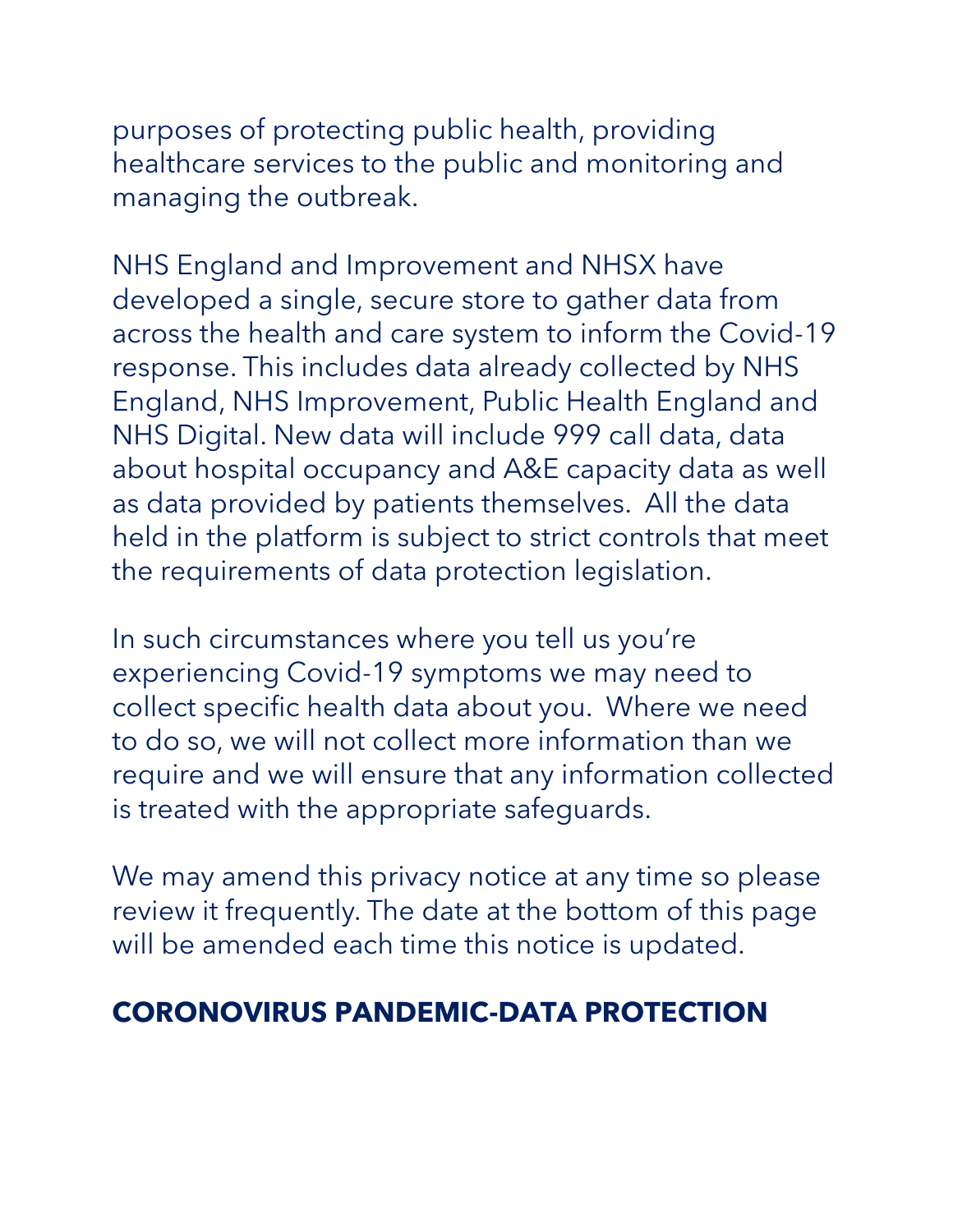### **HOW WE LOOK AFTER YOUR PERSONAL INFORMATION WHEN WORKING FROM HOME DURING THE COVID-19 PANDEMIC?**

In accordance with government guidance and in order to protect the health and safety of our staff during this difficult period we will be requiring all [administrative] staff to work from home.

This means that staff may have access to any necessary personal and/or medical information in order to look after your healthcare needs.

We would like to assure you that our staff will be subject to all relevant security procedures and policies of the Practice to ensure that any information is kept safe, secure and confidential at all times.

If you have any concerns about how your information may be used please contact our DPO who will be happy to assist with your enquiry.

### **YOUR SUMMARY CARE RECORD AND CHANGES DURING COVID-19**

Your summary care record is an electronic record of your healthcare history (and other relevant personal information) held on a national healthcare records database provided and facilitated by NHS England. This record may be shared with other healthcare professionals and additions to this record may also be made by relevant healthcare professionals and organisations involved in your direct healthcare.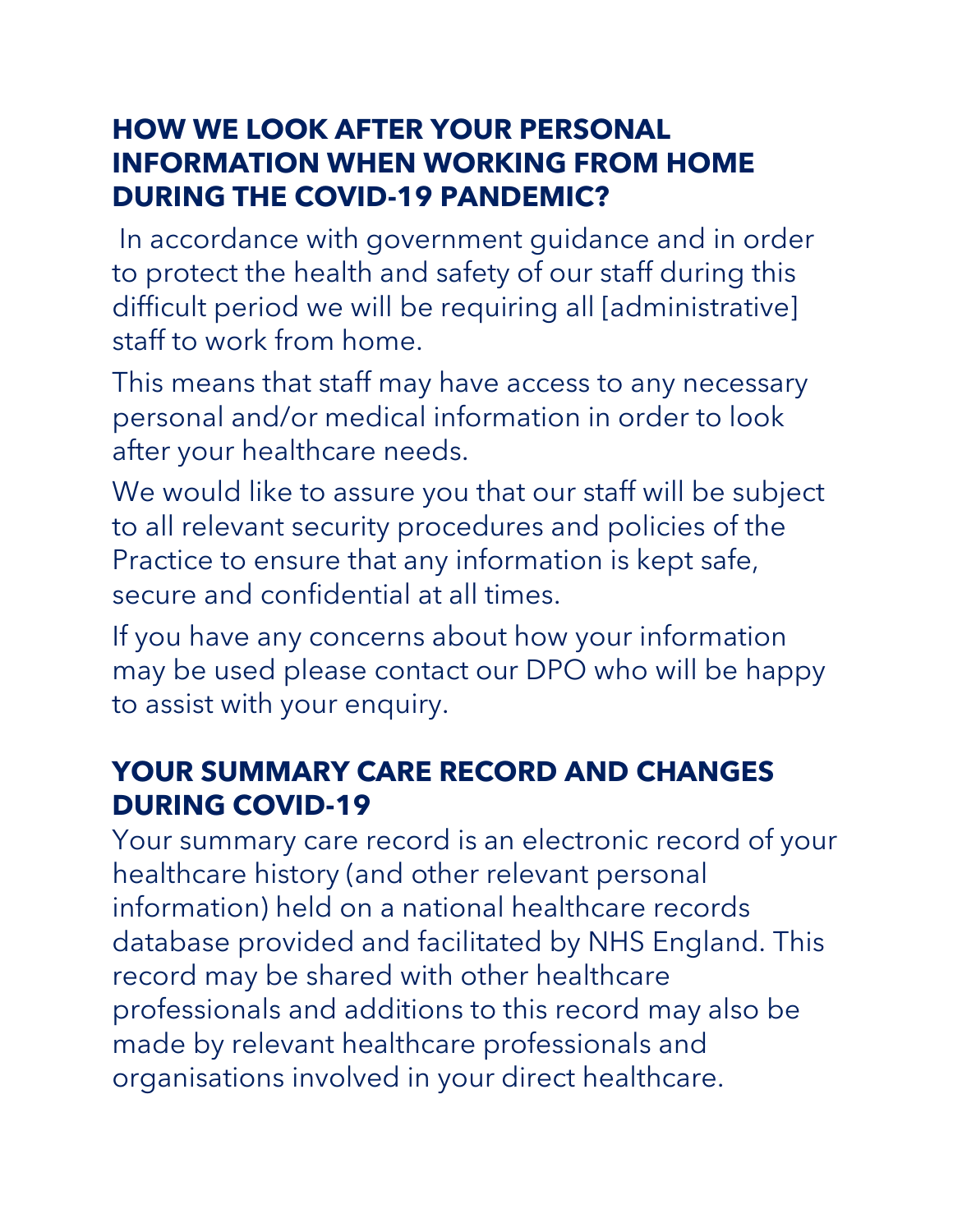In light of the current emergency, the Department of Health and Social Care has removed the requirement for a patient's prior explicit consent to share Additional Information as part of the Summary Care Record. This is because the Secretary of State for Health and Social Care has issued a legal notice to healthcare [bodies requiring them to share confidential patient](https://www.nhsx.nhs.uk/media/documents/Final_General_COPI_Notice.pdf)  [information with other healthcare bodies where this is](https://www.nhsx.nhs.uk/media/documents/Final_General_COPI_Notice.pdf)  [required to diagnose, control and prevent the spread of](https://www.nhsx.nhs.uk/media/documents/Final_General_COPI_Notice.pdf)  [the virus and manage the pandemic.](https://www.nhsx.nhs.uk/media/documents/Final_General_COPI_Notice.pdf) This includes sharing Additional Information through Summary Care Records, unless a patient object to this.

If you have already expressed a preference to only have Core information shared in your Summary Care Record, or to opt-out completely of having a Summary Care Record, these preferences will continue to be respected and this change will not apply to you. For everyone else, the Summary Care Record will be updated to include the Additional Information. This change of requirement will be reviewed after the current coronavirus (COVID-19) pandemic.

## **WHY WE HAVE MADE THIS CHANGE?**

In order to look after your health and care needs, Health and Social Care bodies may share your confidential patient Information contained in your Summary Care Record with clinical and non-clinical staff in other health and care organisations for example, hospitals, NHS 111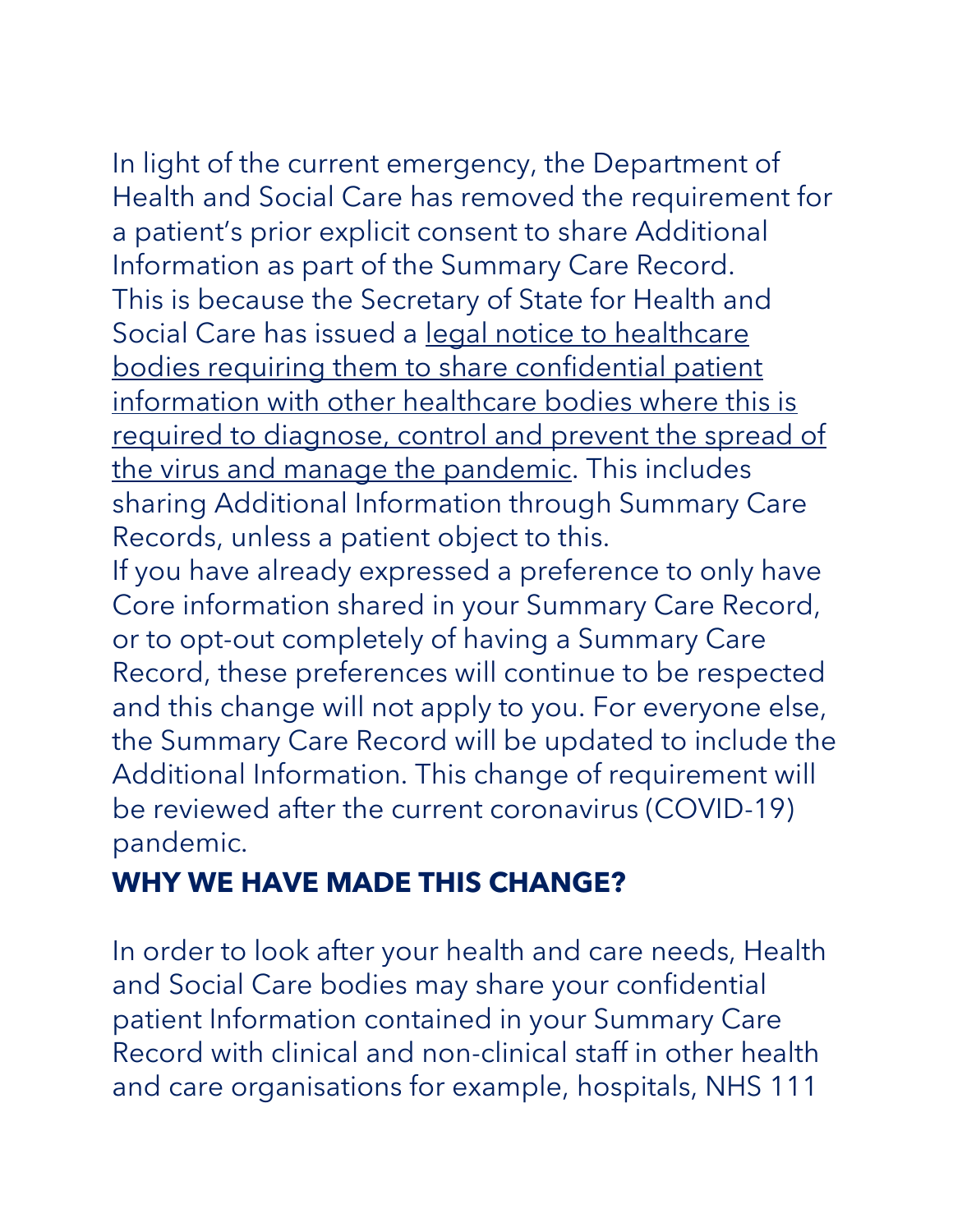and out of hours organisations. These changes will improve the healthcare that you receive away from your usual GP Practice.

### **YOUR RIGHTS AND YOUR SUMMARY CARE RECORD?**

Regardless of your past decisions about your Summary Care Record preferences, you will still have the same options that you currently have in place to opt out of having a Summary Care Record, including the opportunity to opt-back in to having a Summary Care Record or opt back in to allow sharing of Additional Information. You can exercise these rights by doing the following:

- 1.**Choose to have a Summary Care Record with all information shared**. This means that any authorised, registered and regulated health and care professionals will be able to see a detailed Summary Care Record, including Core and Additional Information, if they need to provide you with direct care.
- 2.**Choose to have a Summary Care Record with Core information only**. This means that any authorised, registered and regulated health and care professionals will be able to see limited information about allergies and medications in your Summary Care Record if they need to provide you with direct care.
- 3.**Choose to opt-out of having a Summary Care Record altogether**. This means that you do not want any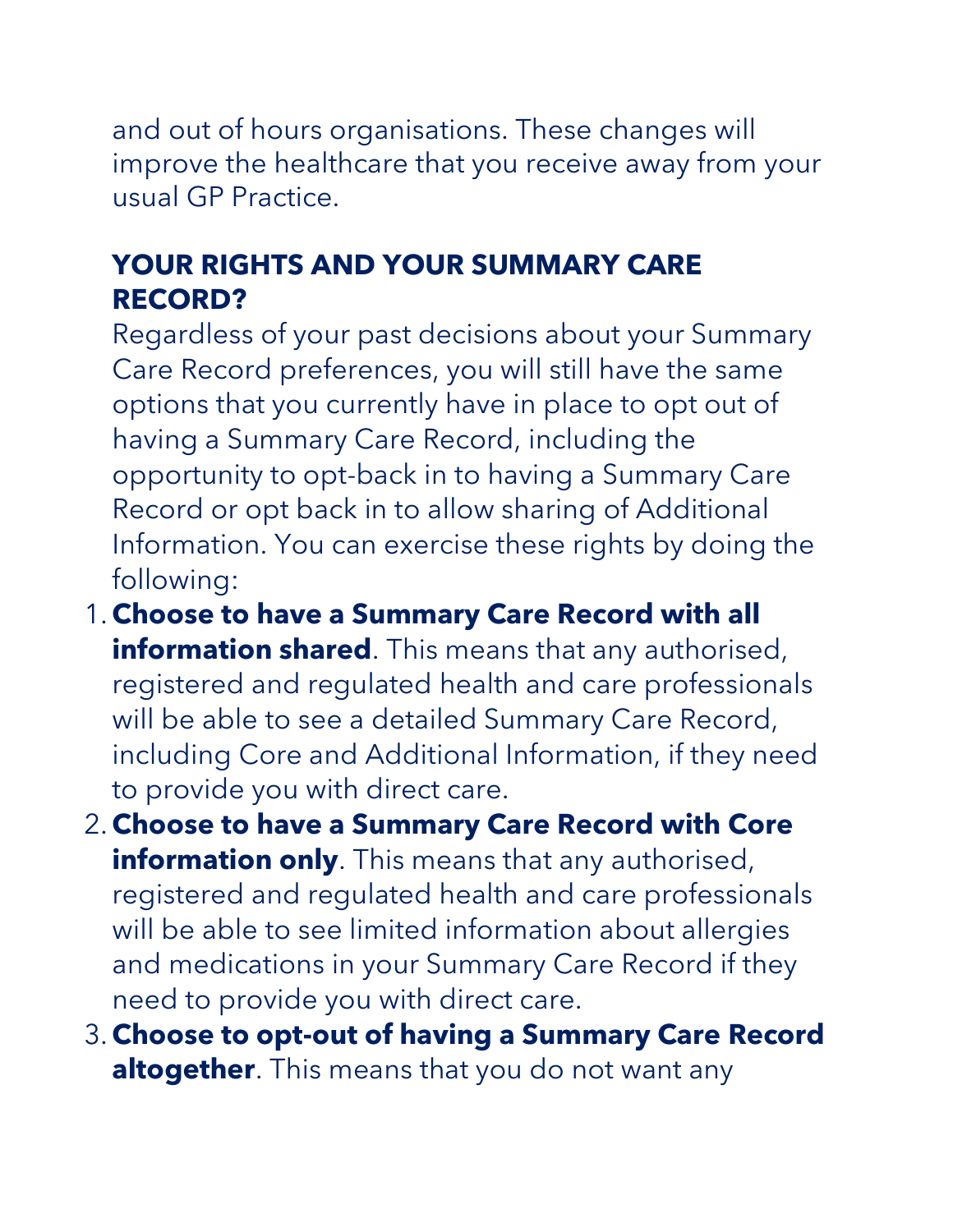information shared with other authorised, registered and regulated health and care professionals involved in your direct care. You will not be able to change this preference at the time if you require direct care away from your GP practice. This means that no authorised, registered and regulated health and care professionals will be able to see information held in your GP records if they need to provide you with direct care, including in an emergency. To make these changes, you should inform your GP practice or complete this [form](https://digital.nhs.uk/services/summary-care-records-scr/scr-patient-consent-preference-form) and return it to your GP practice.

Health and care organisations have until 2020 to put systems and processes in place so they can be compliant with the national data opt-out and apply your choice to any confidential patient information they use or share for purposes beyond your individual care. Downend Health Group is currently compliant with the national data optout policy.

We carefully consider any personal information that we store about you, and we will not keep your information for longer than is necessary for the purposes as set out in this Privacy Notice.

### **NHS DIGITAL GP DATA FOR PLANNING AND RESEARCH**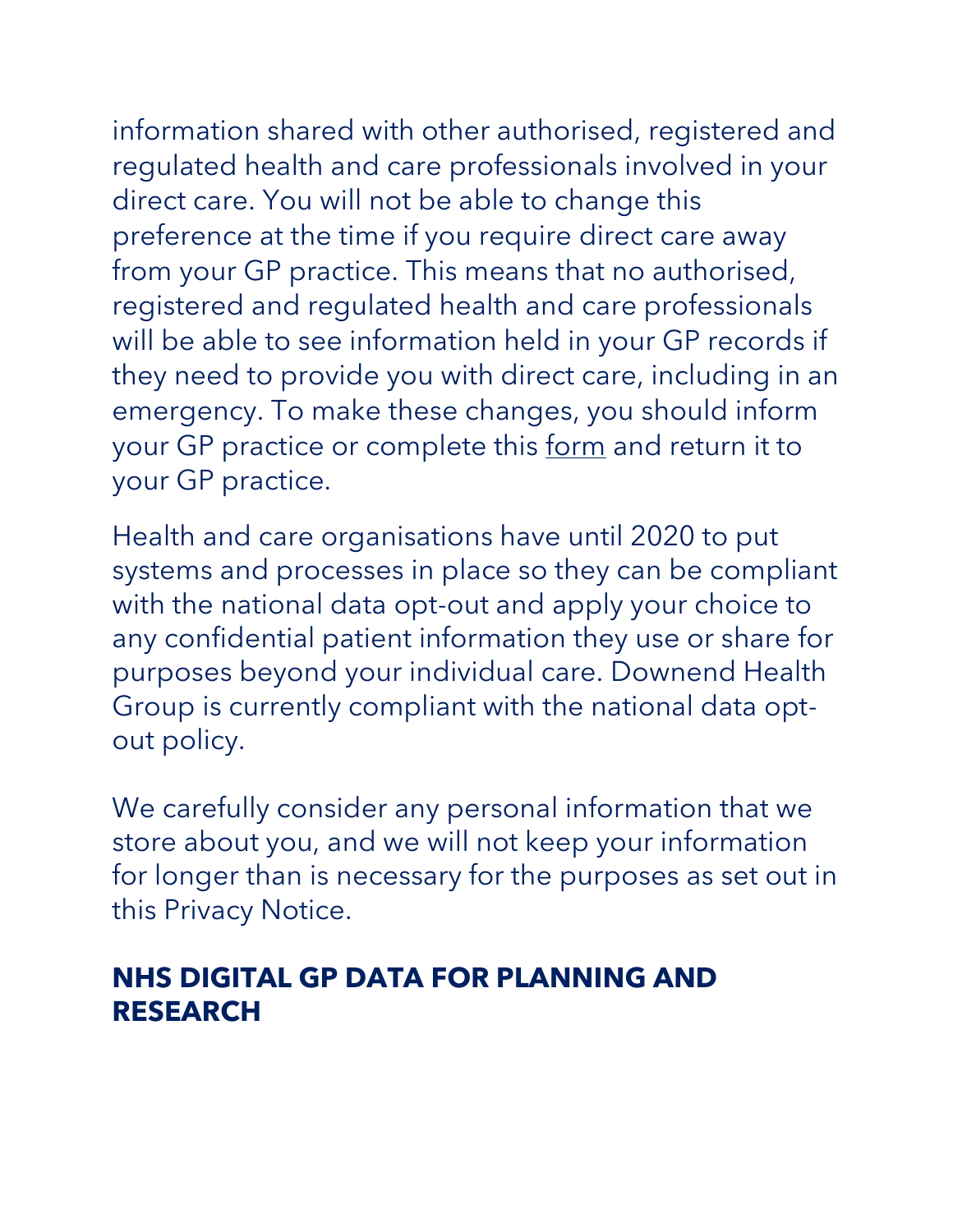NHS Digital has been legally directed to collect and analyse healthcare information about patients from their GP record for the duration of the coronavirus emergency period. The British Medical Association, the Royal College of General Practitioners and the National Data Guardian are all supportive of this approach. NHS Digital will analyse the data and securely and lawfully share data with other appropriate organisations described below for coronavirus response purposes only. These purposes include:

- carrying out vital research into treatments and vaccines for the virus, including clinical trials
- identifying coronavirus trends and risks to public health
- diagnosing and monitoring the effects of coronavirus
- controlling and helping to prevent the spread of the virus
- planning and providing health, social care and other public services in response to coronavirus (COVID-19)
- helping clinicians, scientists, public health bodies and the government to provide guidance and develop policies to respond to the outbreak
- monitoring and managing the outbreak

### **OUR LAWFUL BASIS FOR PROCESSING THIS INFORMATION**

NHS Digital is the controller of the personal data collected and analysed above under the General Data Protection Regulation 2016 (GDPR) jointly with the Secretary of State for Health and Social Care, who has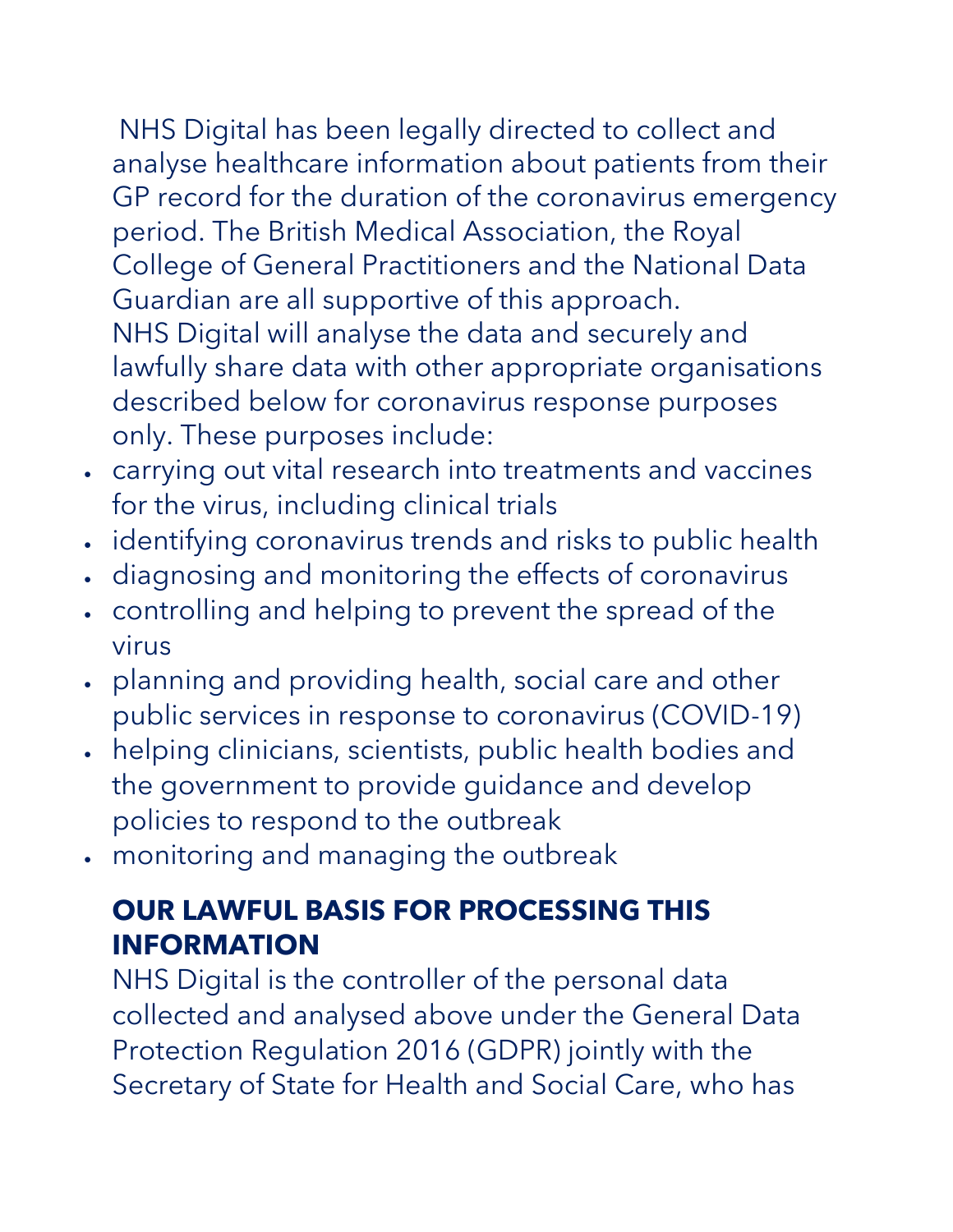directed NHS Digital to collect, analyse and in certain circumstances disseminate this data under the [COVID-19](https://digital.nhs.uk/about-nhs-digital/corporate-information-and-documents/directions-and-data-provision-notices/secretary-of-state-directions/covid-19-public-health-directions-2020)  [Public Health Directions 2020](https://digital.nhs.uk/about-nhs-digital/corporate-information-and-documents/directions-and-data-provision-notices/secretary-of-state-directions/covid-19-public-health-directions-2020) (COVID-19 Directions).

All GP practices in England are legally required to share data with NHS Digital for this purpose under the Health and Social Care Act 2012 (2012 Act). More information about this requirement is contained in the Data Provision [Notice issued by NHS Digital to GP practices.](https://digital.nhs.uk/about-nhs-digital/corporate-information-and-documents/directions-and-data-provision-notices/data-provision-notices-dpns/gpes-data-for-pandemic-planning-and-research)

NHS Digital has various powers to share personal data which are explained below under 'Who we share your personal data with'. Under GDPR our legal basis for collecting and analysing this data is Article 6(1) (c) - legal obligation. Our legal basis for collecting and analysing personal data relating to health will be Article 9(2) (g) – substantial public interest, for the purposes of NHS Digital exercising its statutory functions under the COVID-19 Directions. Our legal basis for sharing personal data under GDPR will depend on the organisation we are sharing the data with and their purposes for using the data. This will include:

- Article  $6(1)(c)$  legal obligation, for example where the **[NHS Digital COPI Notice](https://digital.nhs.uk/coronavirus/coronavirus-covid-19-response-information-governance-hub/control-of-patient-information-copi-notice) applies**
- Article 6(1)(d) vital interests, for example where it is necessary to protect your or other patients' vital interests
- Article  $6(1)(e)$  public task, for example where we are sharing data with another public authority for the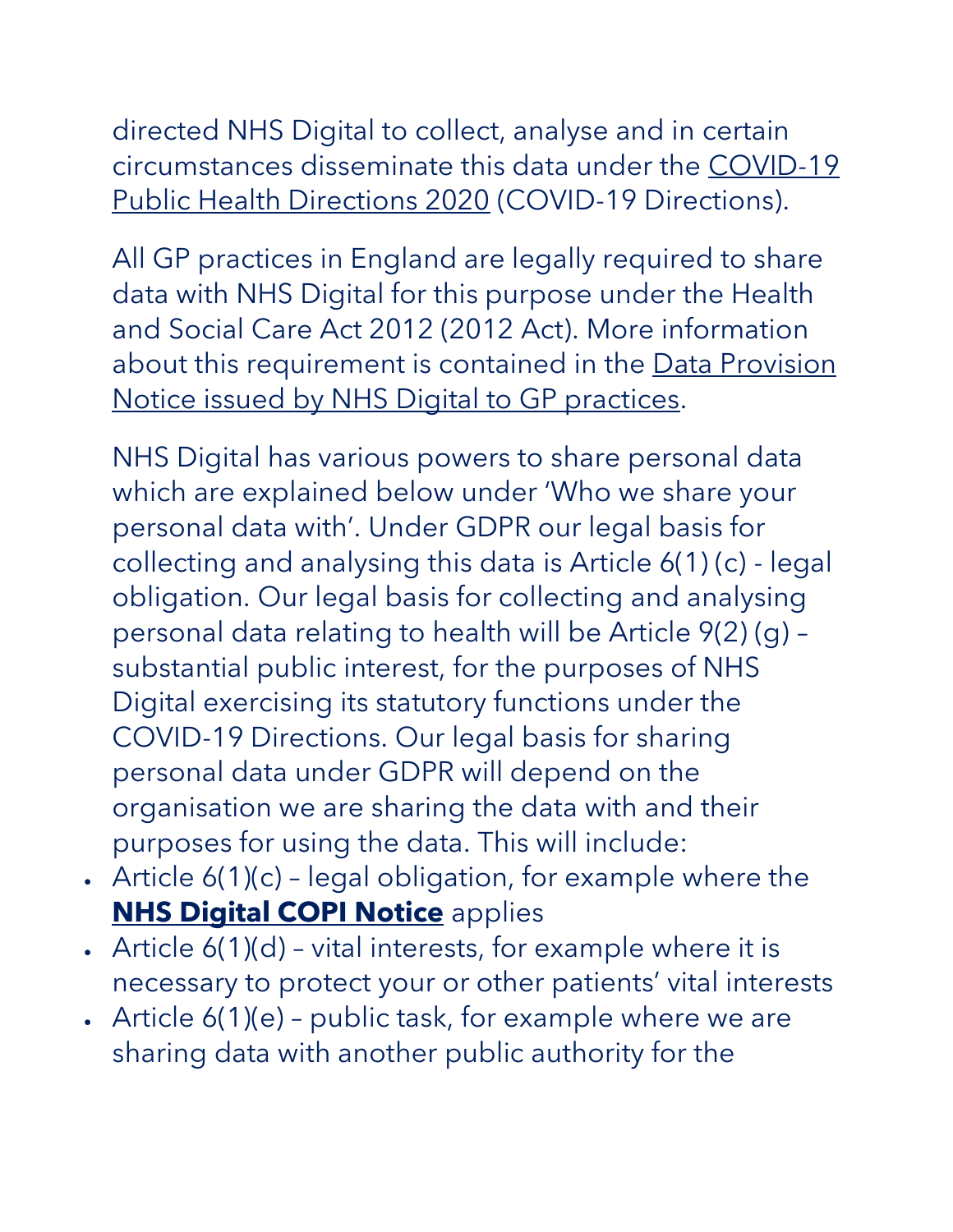purposes of them exercising their statutory or governmental functions

- Article 6(1)(f) legitimate interests, for example where we are sharing information with a research organisation to carry out vital coronavirus research Our legal basis for sharing personal data under GDPR relating to health will include:
- Article 9(2)(g) substantial public interest, for the purposes of NHS Digital exercising its statutory functions or for other organisations exercising their governmental or statutory functions
- Article 9(2)(h) health or social care purposes
- Article 9(2)(I) public health purposes
- Article 9(2) (j) scientific research or statistical purposes.

# **For Further information please visit**

<https://digital.nhs.uk/coronavirus>

### **TEXT AND VIDEO MESSAGING**

As mentioned above, during this period of emergency we may offer you a consultation via telephone or videoconferencing. By accepting the invitation and entering the consultation you are consenting to this. Your personal/confidential patient information will be safeguarded in the same way it would with any other consultation.

Because we are obliged to protect any confidential information, we hold about you and we take this very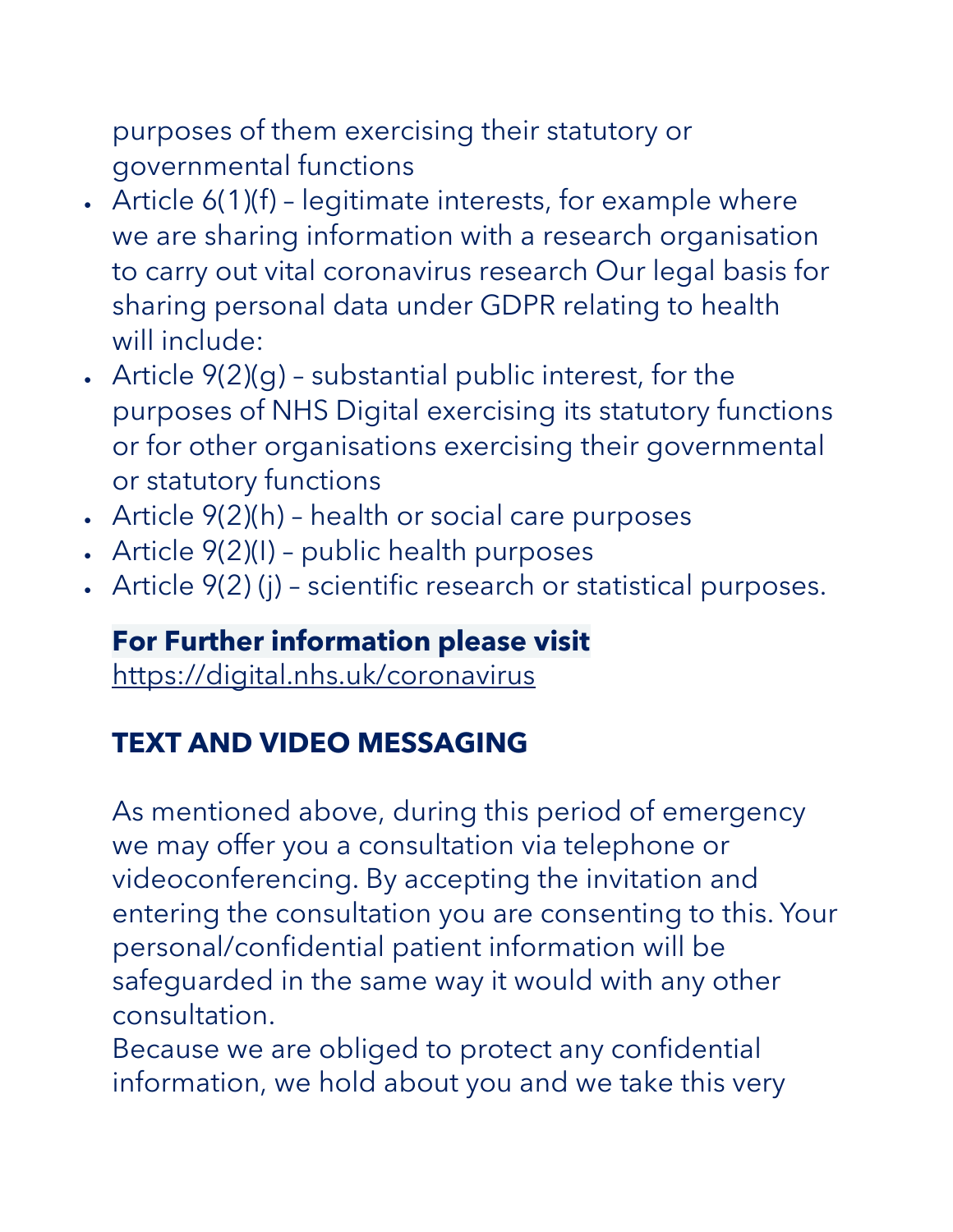seriously, it is imperative that you let us know immediately if you change any of your contact details.

We may contact you using SMS texting to your mobile phone in the event that we need to notify you about appointments and other services that we provide to you involving your direct care, therefore you must ensure that we have your up-to-date details. This is to ensure we are actually contacting you and not another person that you may not want us too like your parents.

### **THE DATA PROTECTION OFFICER**

The Data Protection Officer for the Surgery is Kelly-Anne Gast. You can contact her if:

- A.You have any questions about how your information is being held;
- B.If you require access to your information or if you wish to make a change to your information;
- C.If you wish to make a complaint about anything to do with the personal and healthcare information, we hold about you;
- D. Or any other query relating to this Policy and your rights as a patient.

Kelly can be contacted here: [kelly@almc.co.uk](mailto:kelly@almc.co.uk)

### **CHANGES TO THIS SUPPLMENTARY PRIVACY NOTICE**